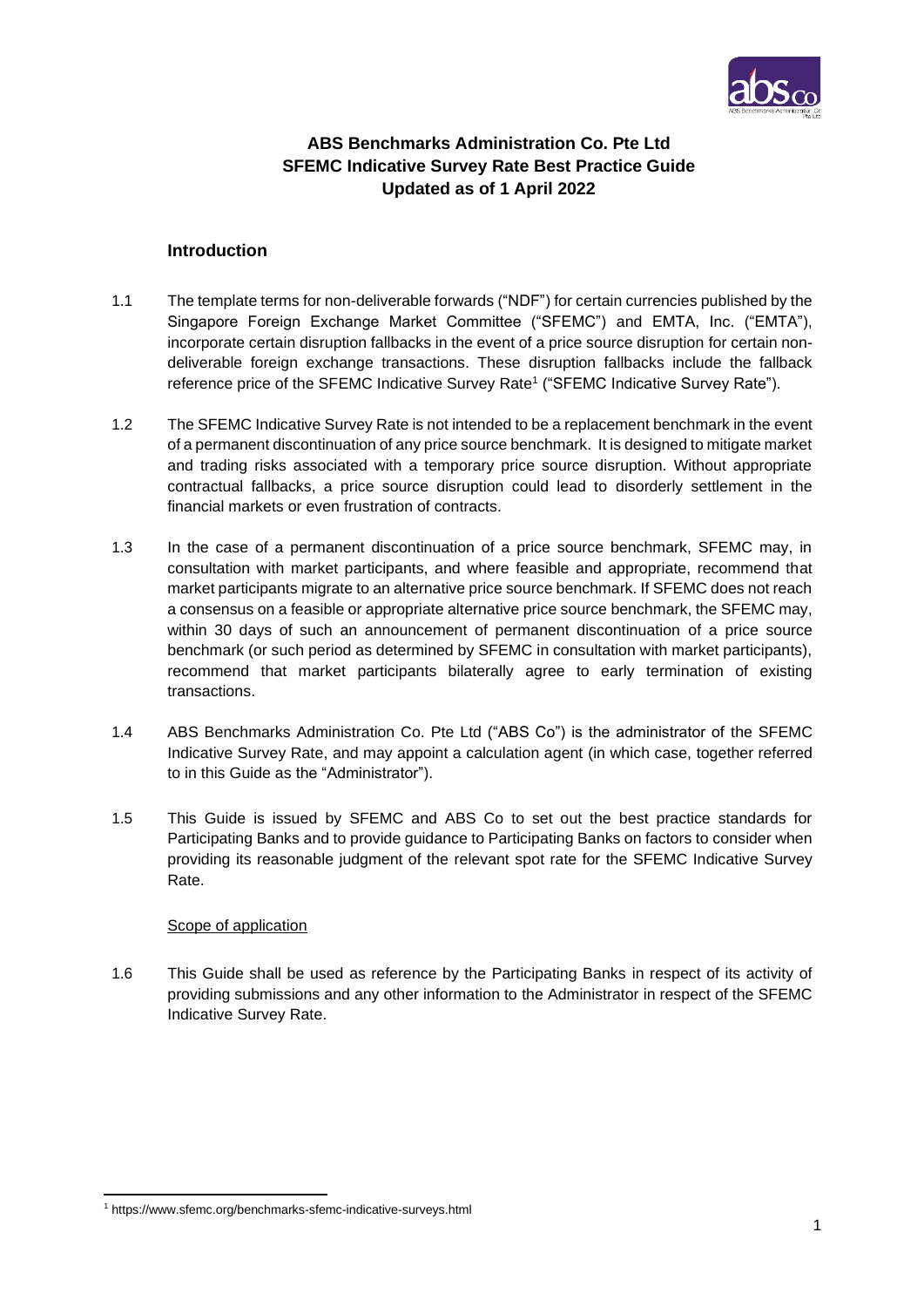

### **Objectives**

- 1.7 The objectives of this Guide are:
	- (a) To provide consistent guidance to all Participating Banks on the best practices, including on internal governance, to adopt when participating in the surveys for the SFEMC Indicative Survey Rate;
	- (b) to provide guidance on best practices to mitigate any conflicts of interest when providing rate submissions; and
	- (c) to provide guidance on best practices to adopt to prevent the manipulation of or market misconduct relating to the SFEMC Indicative Survey Rate.
- 1.8 Where necessary, this Guide will be reviewed by SFEMC and ABS Co, and if appropriate, updated to ensure that this Guide takes into account practices and developments in the market.

#### Interpretation

1.9 In this Guide, unless the context otherwise requires:

**"ABS Co"** means ABS Benchmarks Administration Co. Pte Ltd;

**"Business Day"** shall have the same meaning as in the Calculation Methodology Document;

**"Calculation Agent"** means a calculation agent appointed by ABS Co to calculate the SFEMC Indicative Survey Rate on behalf of ABS Co;

"**Calculation Methodology**" means the calculation methodology for the SFEMC Indicative Survey Rate as set out in the Calculation Methodology Document for the respective NDF currency;

**"Calculation Methodology Document"** means the document setting out the calculation methodology for the SFEMC Indicative Survey Rate for the respective NDF currency, as published by SFEMC on its website and as may be amended from time to time;

**"Guide"** means this SFEMC Indicative Survey Rate Best Practice Guide;

**"Contribution Time"** shall have the same meaning as in the Calculation Methodology Document for the respective NDF currency;

**"Participating Bank"** means a bank that has been selected and determined by SFEMC to provide submissions for the SFEMC Indicative Survey Rate;

**"Rate Reviewer"** means any staff of a Participating Bank who reviews the Participating Bank's rate submission before and after it is provided to ABS Co; and

**"Rate Submitter"** means any staff of a Participating Bank who prepares the Participating Bank's rate submission, including staff responsible for exercising expert judgment;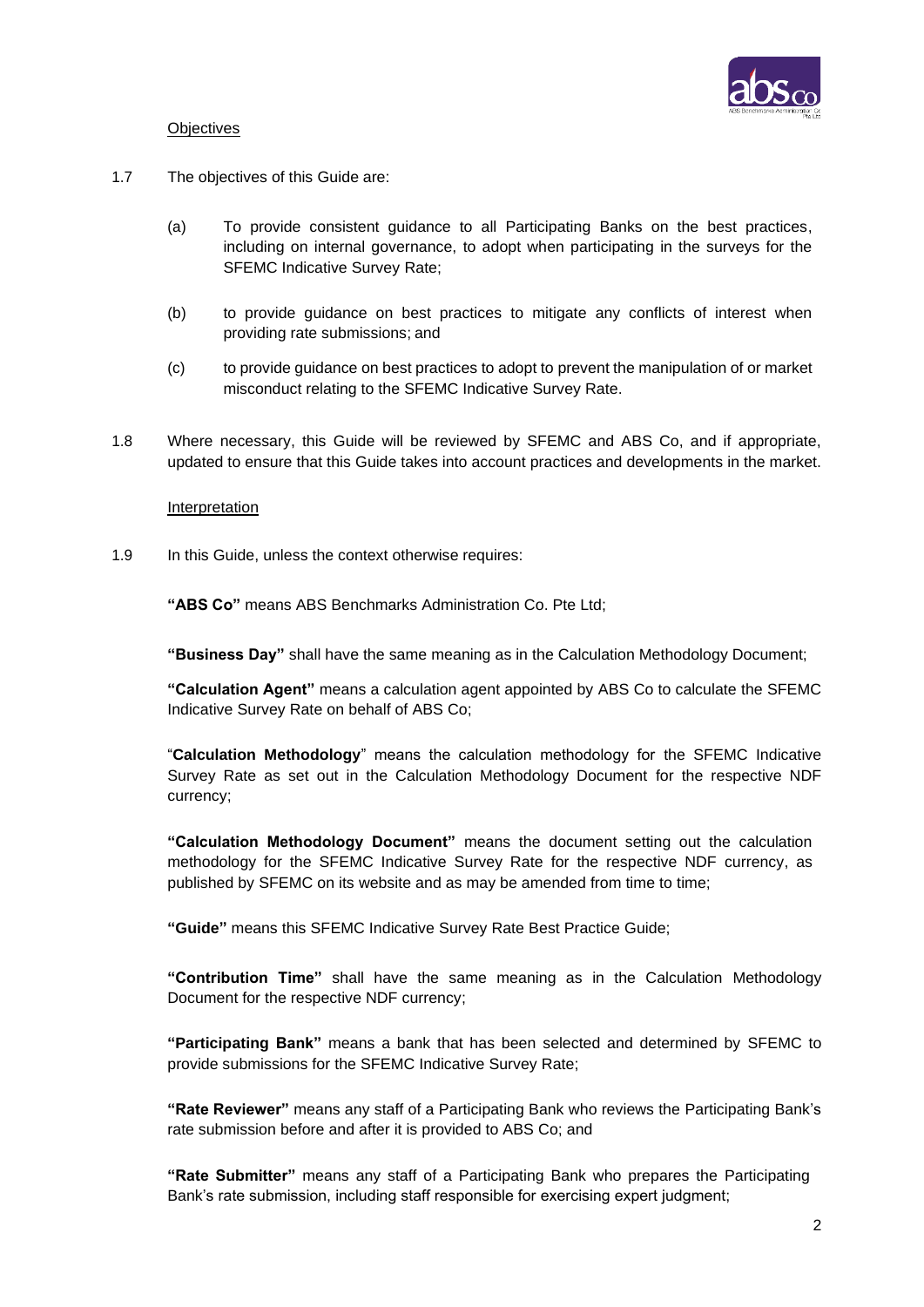

## **Poll Requirements**

## Calculation methodology

2.1 The SFEMC Indicative Survey Rate shall be calculated by ABS Co in accordance with the Calculation Methodology Document.

### Survey process

- 2.2 A Participating Bank shall submit its reasonable judgment of the relevant spot rate to ABS Co as soon as practicable in accordance with the Calculation Methodology when requested.
- 2.3 As outlined in the Calculation Methodology<sup>2</sup>, a Participating Bank will be expected to provide, based on the Rate Submitter's expert judgment, a reasonable judgment of what is (or, in the case of an Unscheduled Holiday, would have been) the bid-offer pair for the respective NDF currency based on how much of the currency is equivalent to one (1) unit of USD at or around the stipulated time for same-day settlement in the onshore marketplace on the Valuation Date. In arriving at this indicative quotation, the Participating Bank may, in its full discretion under the prevailing circumstances, take such factors into consideration as it deems appropriate, which factors may (but need not) include any or all of the following:
	- (a) the spot rate(s) implied in the offshore non-deliverable foreign exchange market for the currency pair;
	- (b) the spot rate implied by any other financial market transactions (to the extent that such other financial markets are open for business);
	- (c) the spot rate used in connection with any commercial transactions for goods or services from offshore suppliers or providers;
	- (d) any existing rate for trade finance transactions;
	- (e) and any other existing unofficial rate for the currency pair (commercial or otherwise);
	- (f) any other factor it considers relevant.

Participating Banks should document in brief any factor or combination of factors relied on in making the submission, while recognising that adjustments may need to be made based on expert judgment, such as the historical relationships between such rates and the free market wholesale financial spot rate. Where available, participating banks should seek to make reference to actual and directly relevant arms-length transactions concluded by the Participating Bank or relevant executable quotes in these markets.

2.4 When applying reasonable judgment for the submission of the relevant spot rate (as mentioned in paragraphs 2.2 and 2.3), a Participating Bank should be impartial and not factor in its commercial interest, as this would cause conflicts of interest.

 $2$  The guidance on survey rate inputs in the Calculation Methodology shall prevail in the event there are inconsistencies between the Calculation Methodology and this guide.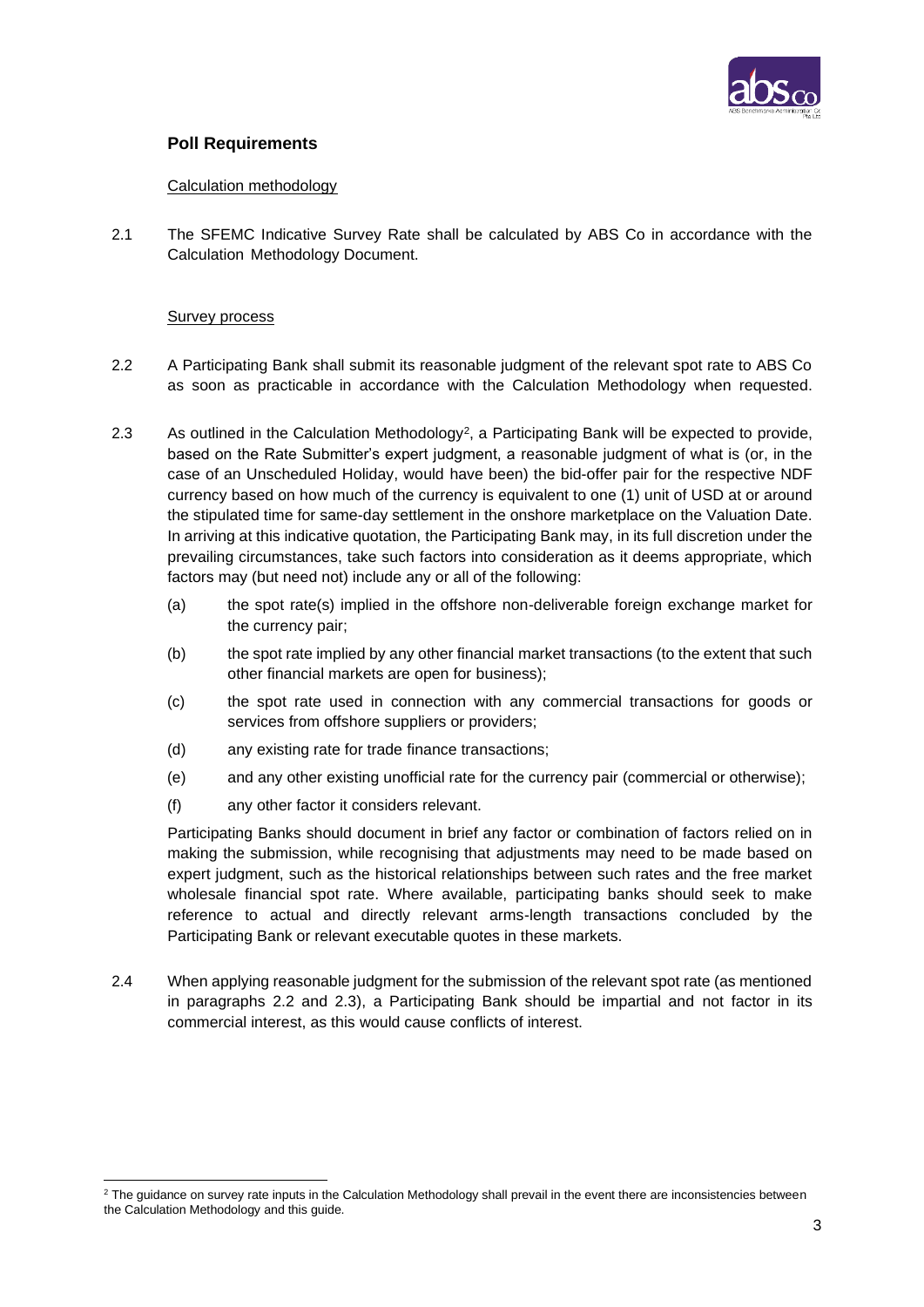

## Pre-submission and Post-submission Reviews

- 2.5 A Participating Bank should adopt appropriate policies and procedures for pre-submission and post-submission reviews of rate submissions to ABS Co. The scope of the reviews shall include identifying suspicious or unusual rate submissions, and checking for keyboard input, typographical or other patent errors.
	- (a) The Rate Reviewer for any particular Business Day shall:
		- (i) be a different person from the Rate Submitter responsible for preparing the rate submission for that particular Business Day;
		- (ii) not be subordinate to, or have a reporting line into, the Rate Submitter responsible for preparing the rate submission for that particular Business Day; and
		- (iii) have sufficient expertise and experience to challenge rate submissions prepared based on expert judgment.

#### Notification of Errors

2.6 A Participating Bank shall promptly notify ABS Co of any errors relating to its rate submission. When a Participating Bank notifies ABS Co of an error, the Participating Bank shall provide details of the nature of the error, the relevant Business Day when the error occurred and what the Participating Bank's rate submission for the relevant Business Day would have been had the error not occurred. An error in a rate submission would include, but not be limited to, where the rate submission was not prepared in accordance with the Calculation Methodology, keyboard input errors or typographical errors.

#### Calculation Agent

2.7 Where ABS Co has appointed a Calculation Agent, any submissions or information to be provided to ABS Co shall instead be provided to the Calculation Agent where so notified by ABS Co to the Participating Banks. ABS Co may, in consultation with SFEMC, change the Calculation Agent at any time and any such changes shall be notified by ABS Co to the Participating Banks.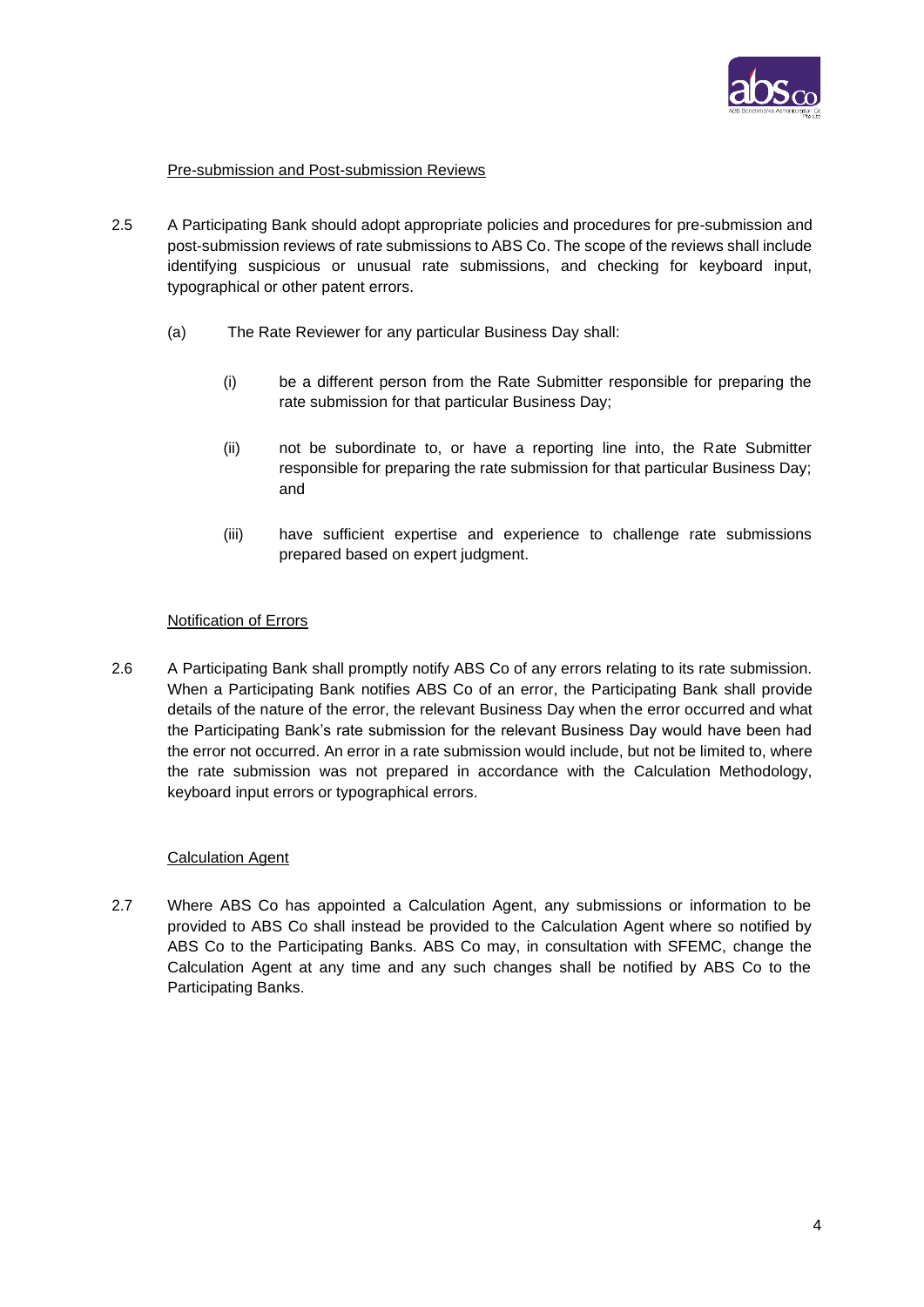

## **Governance**

### Framework and Policies

- 3.1 A Participating Bank shall have adequate and effective governance structures, systems and controls for oversight and supervision of the rate submission process.
- 3.2 A Participating Bank shall also have a framework that formalises roles and responsibilities and accountability in the rate submission process.
- 3.3 A Participating Bank shall have a conflicts of interest policy. The Participating Bank shall identify actual or potential conflicts of interest in the rate submission process and put in place controls to effectively mitigate such conflicts of interest to the extent practicable. It is acknowledged that the SFEMC Indicative Survey Rate, as a second level fallback rate, is likely to be invoked only in rare instances (if at all) during prolonged market disruption. As such, it may not be practical for Participating Banks to establish structures for strict segregation of Rate Submitters and Rate Reviewers from foreign exchange trading or sales activities at the Participating Bank. However, Participating Banks shall, at that time, have appropriate senior management or compliance oversight of conflicts of interest controls or mitigants in respect of Rate Submitters and Rate Reviewers.

## Pre-survey Preparations

- 3.4 A Participating Bank shall ensure the following upon short notice (7 calendar days) of the impending activation of the SFEMC Indicative Survey Rate:
	- (a) Fit and Proper: A Contributor Bank shall ensure that Rate Submitters are fit and proper persons [in accordance with the criteria in the MAS Guidelines on Fit and Proper Criteria], and Rate Submitters or Rate Reviewers have appropriate expertise and experience to perform their role as a Rate Submitter or Rate Reviewer.
	- (b) Training: Rate Submitters and Rate Reviewers shall be appropriately trained, taking into account their roles and responsibilities in the rate submission process. The Contributor Bank shall maintain records of the training provided. Rate Submitters and Rate Reviewers shall be required to acknowledge in writing that they have read and understood this Guide and will comply with the requirements and standards of conduct in this Guide.
	- (c) Authorisation: A Participating Bank shall ensure that Rate Submitters are authorised to provide rate submissions to ABS Co on behalf of the Participating Bank.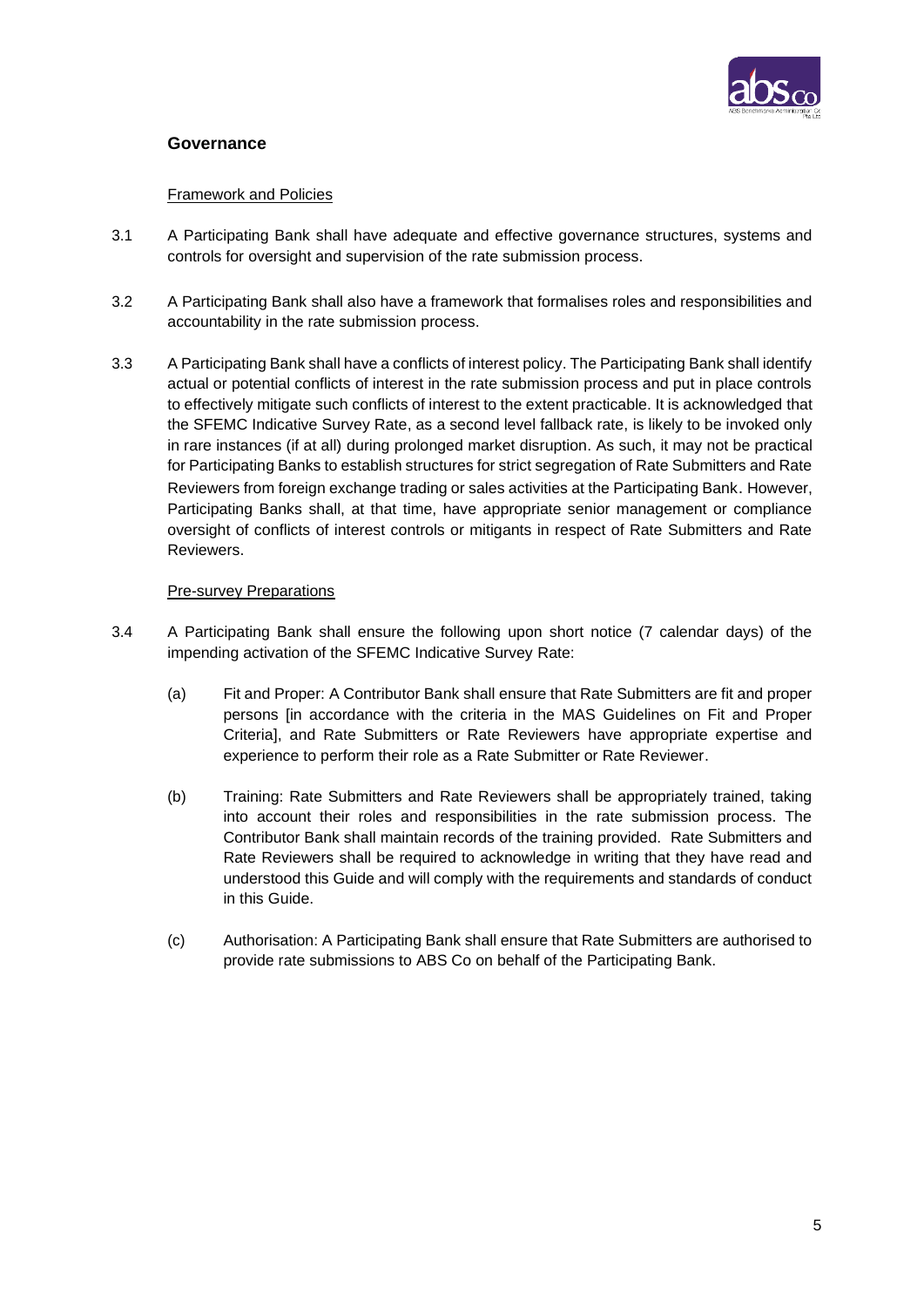

# **Standards of Conduct**

- 4.1 Rate Submitters and Rate Reviewers shall conduct themselves with integrity, professionalism and adopt the highest ethical standards with respect to the rate submission process.
- 4.2 Rate Submitters and Rate Reviewers shall not collude with each other or with any party on any rate submission or the determination of the SFEMC Indicative Survey Rate by inappropriate information sharing, or otherwise.
- 4.3 Rate Submitters and Rate Reviewers shall not do any act or thing, directly or indirectly, for the purpose of manipulating any rate submission or the determination of the SFEMC Indicative Survey Rate.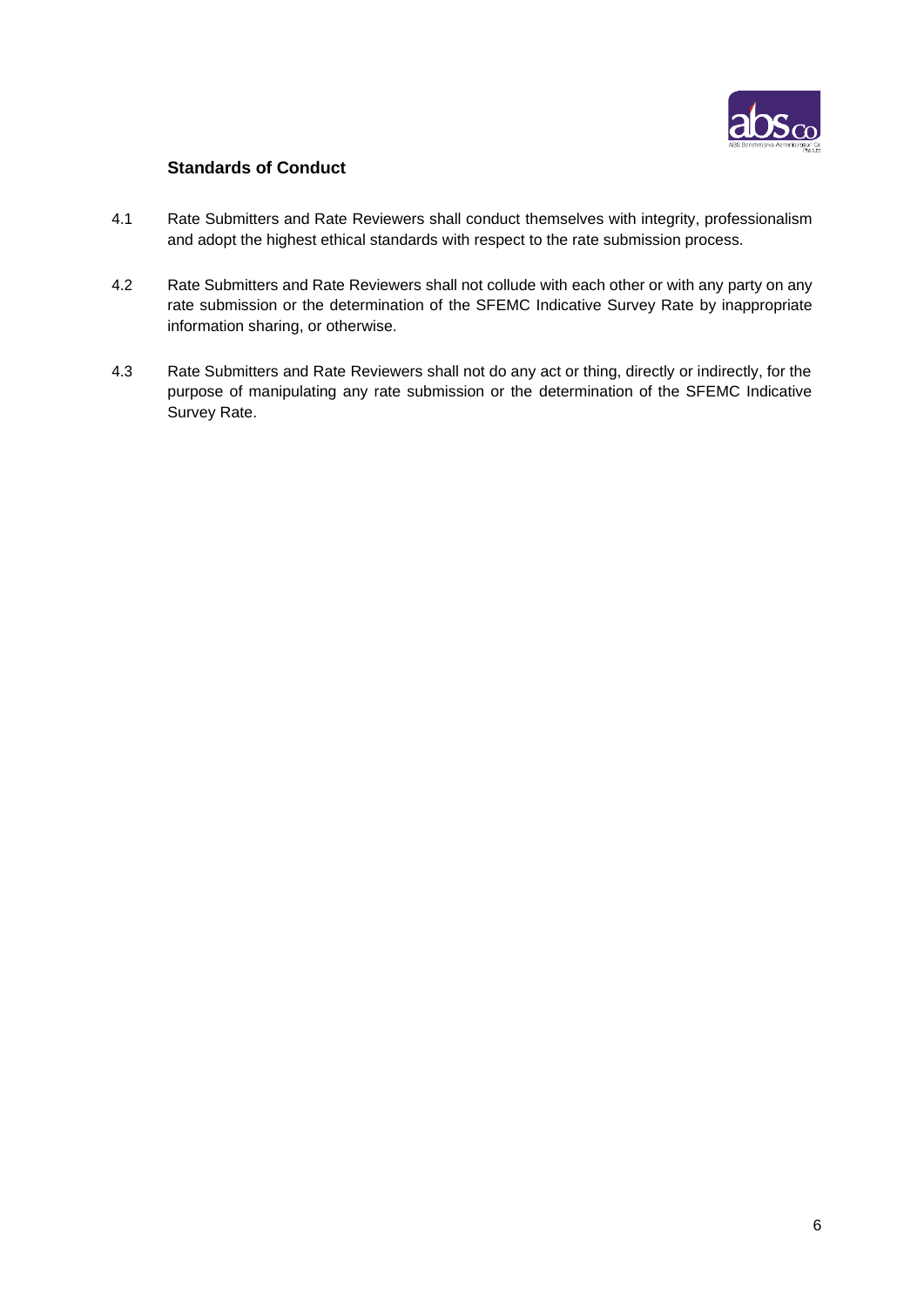

# **Compliance**

- 5.1 An independent function such as a compliance or other function within each Participating Bank shall be responsible for reviewing the rate submission process and ensuring compliance with the Calculation Methodology and this Best Practice Guide, upon the SFEMC Indicative Survey Rate being invoked.
- 5.2 Such function must be independent of Rate Submitters and Rate Reviewers.
- 5.3 Such function must have access to details of all rate submissions, communications involving Rate Submitters and any other information, documents or records relevant to the rate submission process.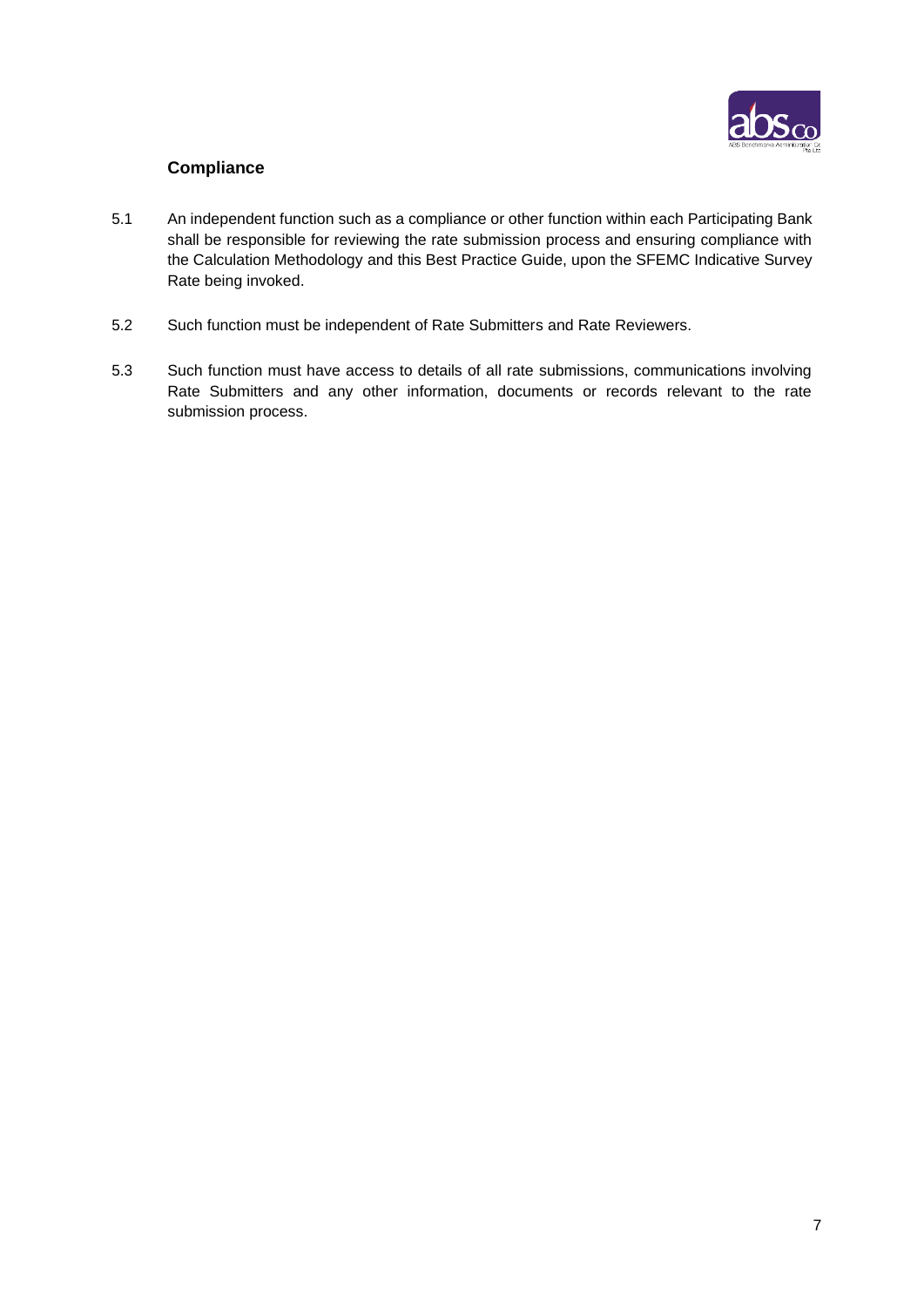

# **Reporting of Manipulation and Other Misconduct**

- 6.1 A Participating Bank shall promptly notify ABS Co in writing upon discovery of any of the following:
	- (a) any manipulation or attempted manipulation of the SFEMC Indicative Survey Rate;
	- (b) any suspicion of manipulation or attempted manipulation of the SFEMC Indicative Survey Rate;
	- (c) that any information or data provided to ABS Co is false or misleading in a material nature; or
	- (d) any non-compliance with the standards of conduct under Chapter 4 of this Guide.